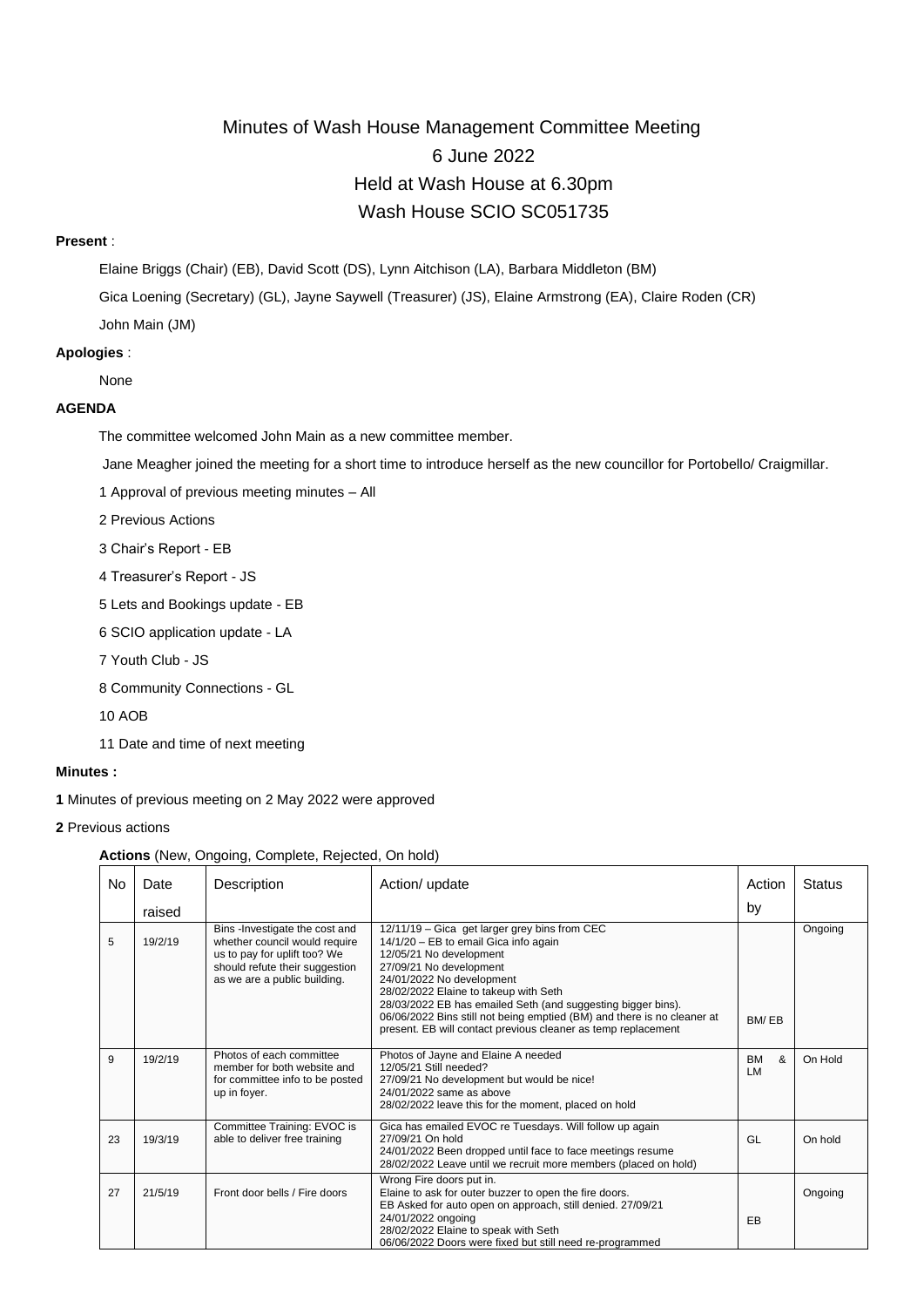| 59 | 13/8/19    | Barbara's art panels                                                                       | Barbara has costed the missing art panels and will present to committee<br>24/01/2022 Is this ongoing?<br>28/02/2022 ongoing                                                                                                                                                                                                                                                                                                                                                                                                                                            | <b>BM</b>          | Ongoing |
|----|------------|--------------------------------------------------------------------------------------------|-------------------------------------------------------------------------------------------------------------------------------------------------------------------------------------------------------------------------------------------------------------------------------------------------------------------------------------------------------------------------------------------------------------------------------------------------------------------------------------------------------------------------------------------------------------------------|--------------------|---------|
| 61 | 13/8/19    | Decor and Signage                                                                          | 12/05/21 Gica to look into tree purchase and building of planter, for<br>opening of WH<br>24/01/2022 Gica made presentation to Tool Library for building of<br>planters and raised beds in garden. Unfortunately bid unsuccessful.<br>28/02/2022 Elaine to let council know we are proceeding with<br>landscaping (planters). Gica to liaise with Ross on sizing and costs.<br>02/05/2022 GL has sent plan to the Council for permission to install 3<br>planters.<br>06/06/2022 Permission still awaited from council. Optimum planting<br>season has now been missed. | GL                 | Ongoing |
| 67 | 10/9/19    | New website action' for website<br>to encourage people to see the<br>potential for hiring. | Lindsay Perth has moved materiel to Square Space<br>12/05/21 Gica to get update from Lindsay<br>24/01/2022 On hold for now<br>28/02/2022 Gica to speak to Lindsay again about doing website<br>02/05/2022 GL to further liaise with Lindsay                                                                                                                                                                                                                                                                                                                             | GL                 | Ongoing |
| 92 | 02/05/2022 | User access to Wifi<br>(W@shhous3)                                                         | 28/02/2022 Put up poster showing log-in info (EB)<br>Research firewall situation (JS)                                                                                                                                                                                                                                                                                                                                                                                                                                                                                   | EB, JS             | Ongoing |
| 94 | 02/05/2022 | Website<br>media<br>and<br>social<br>update                                                | 02/05/2022 -Website and social media need updated to show current<br>classes/ groups.<br>06/06/2022 BM to contact Emma Wood suggesting this as a class project.                                                                                                                                                                                                                                                                                                                                                                                                         | EB/JS<br><b>BM</b> | Ongoing |
| 95 | 02/05.2022 | Kirkliston<br>Autism<br>Friendly<br>Youth group                                            | 02/05/2022 This group wanting to expand into Portobello. JS will liaise<br>06/06/2022 No word back from group yet                                                                                                                                                                                                                                                                                                                                                                                                                                                       | <b>JS</b>          | Ongoing |
| 96 | 06/06/2022 | Publicizing<br>attracting<br>and<br>membership                                             | 06/06/2022 A flier needs put together, to include GDPR. Finding a "social<br>media guru" could help keep the centre's profile high.                                                                                                                                                                                                                                                                                                                                                                                                                                     | <b>ALL</b>         | Ongoing |
| 97 | 06/06/2022 | Committee training                                                                         | 06/06/2022 JS suggested that a session on social media, use of Drop Bos,<br>SKEDDA etc would benefit committee members.                                                                                                                                                                                                                                                                                                                                                                                                                                                 | <b>JS</b>          | Ongoing |
| 98 | 06/06/2022 | Open space/<br>public<br>entry<br>events                                                   | There has been a request from an artist to use the centre for an art<br>exhibition, with public access. To be discussed at next meeting                                                                                                                                                                                                                                                                                                                                                                                                                                 | <b>ALL</b>         | ongoing |

#### **3 Chair's Report**

-BM is now working as our Business Services Assistant (BSA) and lliaising with EB to refine working processes..

-John Main joined the committee as rep for the AA Group, in an advisory capacity. His committee membership will qualify the AA group for the reduced room rental rate.

#### **4 Treasurer's Report**

Report tabled. JS hopes to have the final end of year accounts for the next meeting.

Income is currently looking low as the lack of a BSA meant that monthly invoices were not sent out -now being caught up.

A general policy is that organisations such as ours should retain 2 years of running costs. We have this amount and JS is looking into putting it into a separate fund to preserve it.

#### **5 Lets and Bookings update**

Bookings requests are on the increase, covering quite a variety of lets and some of these were agreed at the meeting. The committee also agreed that there should always be a community interest/ involvement factor to all lets rather than taking purely business lets. In view of cleaning availability, it was agreed that only one event per weekend will be approved – can be reviewed when cleaning arrangements are more satisfactory.

Following the removal of most covid regulations, the CO2 monitors might be removed by the council.

For June, LA will act as committee liaison contact for let approvals.

# **6 SCIO application update**

We are delighted that the application to set up The Wash House charity as a SCIO has been approved by OSCR. There are now items that need to be addressed asap, mainly relating to communications with external bodies. The new charity details (format issued by LA at the meeting) MUST be put on:

All external letters and emails; home page of the website; adverts, notices and official publications; documents that ask for donations for the charity; bills issued by the charity; direct debit and standing order mandates;